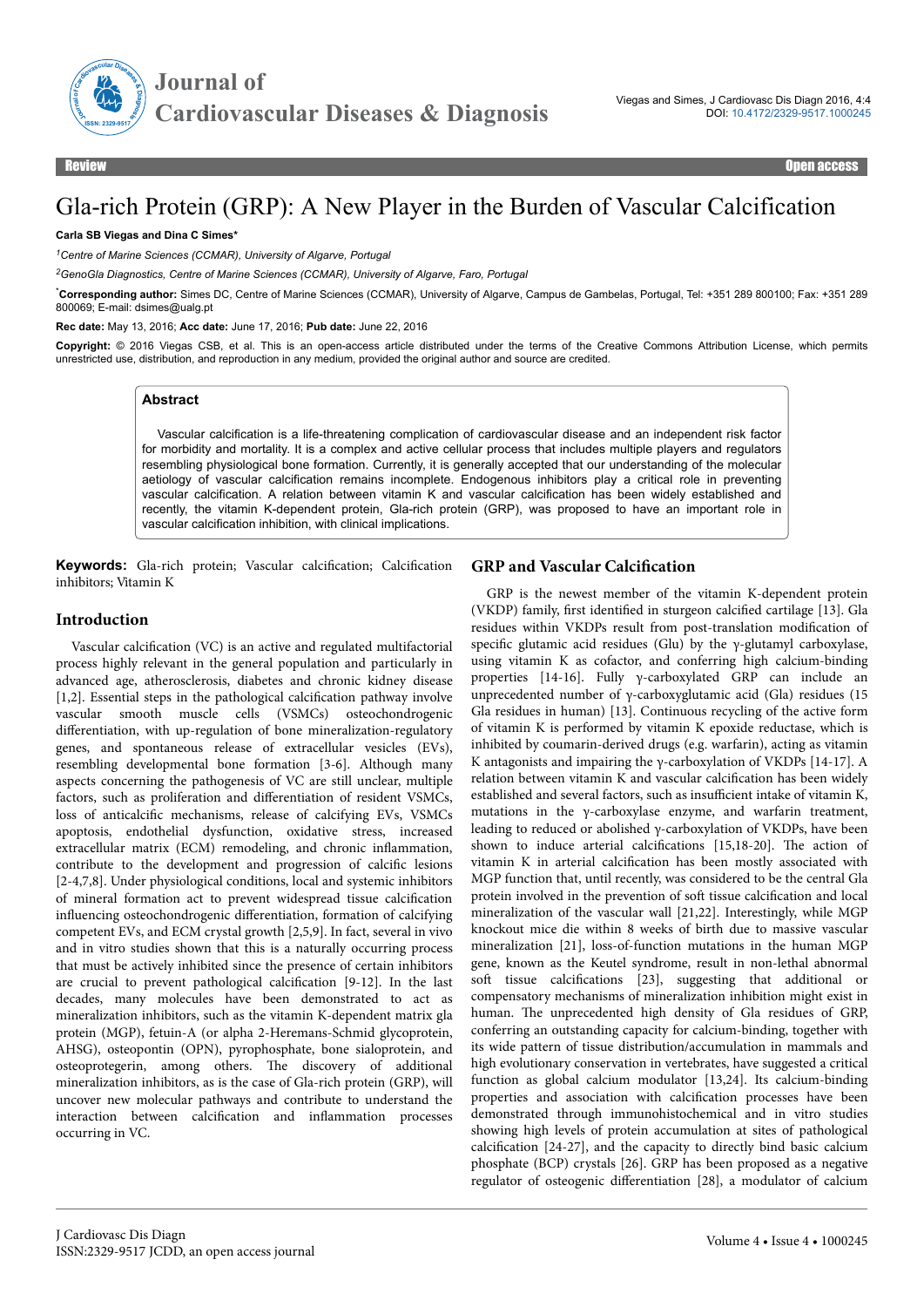#### Page 2 of 5

availability in the ECM [13,24], and as an inhibitor of calcification in the cardiovascular and articular systems [27,29]. Increased levels of calcification inhibitors at sites of calcification, such as MGP, have been associated with increased accumulation of the non-functional uncarboxylated protein form (ucMGP) and related to a deficient γcarboxylation system [15,19,22]. Similarly, increased levels of undercarboxylated GRP (ucGRP) was found associated with pathological calcification-related diseases, as calcified aortic valve stenosis [27], osteoarthritis [25] and certain cancers [26]. Нe activity of VKDPs depends on their γ-carboxylation status, and non- or undercarboxylated protein forms are often regarded as non-functional. This has been widely demonstrated for MGP, whose γ-carboxylation is an absolute requirement for its calcification-inhibitory activity [15,19,22].

In the case of GRP, although both γ-carboxylated (cGRP) and ucGRP protein forms have mineral-binding affinity, only cGRP was shown to be able to inhibit calcification in the vascular and articular systems [27,29]. Under calcification stimuli, increased expression of VKDPs such as GRP and MGP might function to counteract calcification, but system overload can lead to exhaustion of vitamin K storage hampering γ-carboxylation capacity, with consequent increase in nonfunctional undercarboxylated protein forms. It should be pointed that functional studies on GRP showed contradictory results, emphasizing that differences exist between animal models [30,31], and specific efforts should be undertaken to clearly establish the molecular mechanism of GRP action in human (Figure 1).



Figure 1: Vitamin K and vascular calcification. In healthy conditions, the levels of vitamin K are sufficient to support γ-carboxylation of MGP and GRP, where specific glutamic acid residues (Glu) are converted to γ-carboxyglutamic acid residues (Gla). Нis γ-carboxylation reaction is catalyzed by the γ-glutamyl carboxylase (GGCX) enzyme and requires the presence of a reduced form of vitamin K (vitamin KH2), carbon dioxide and oxygen, resulting in the formation of Gla residues and the epoxide form of vitamin K (vitamin KO). γ-carboxylated GRP and MGP (cGRP and cMGP) are capable to inhibit vascular mineralization by modulation of crystal growth in the extracellular matrix (ECM), hydroxyapatite (HA) nucleation in EVs and VSMCs differentiation. In vitamin K deficiency conditions, γ-carboxylation of GRP and MGP are impaired, resulting in the accumulation of undercarboxylated protein forms (ucGRP and ucMGP) lacking calcification inhibitory capacity and consequently promoting vascular mineralization. VKAs, vitamin K antagonists.

VSMCs have a key role in the initiation and regulation of pathological VC. Нe plasticity of VSMCs allow their osteogenic conversion in the presence of osteogenic signals, with consequent changes from contractile to synthetic physiological roles, characterized by loss of smooth muscle lineage markers such as alpha smooth muscle actin (αSMA), SM22 alpha (SM22α), and increased expression of genes known to be master players in osteogenesis including bone morphogenetic proteins (BMPs), runt-related transcription factor 2

(Runx2 or Cbfa-1), osterix, osteocalcin (OC), and alkaline phosphatase, among others [1-3,11]. Нis VSMCs osteochondrogenic differentiation was shown to be inhibited by the addition of exogenous cGRP, which was able to up-regulate αSMA while down-regulated osteopontin (OPN) expression, retaining VSMCs in a contractile phenotype [27]. Furthermore, GRP was found to be present in VSMCs-derived EVs and associated with its mineralization competence (Figure 2).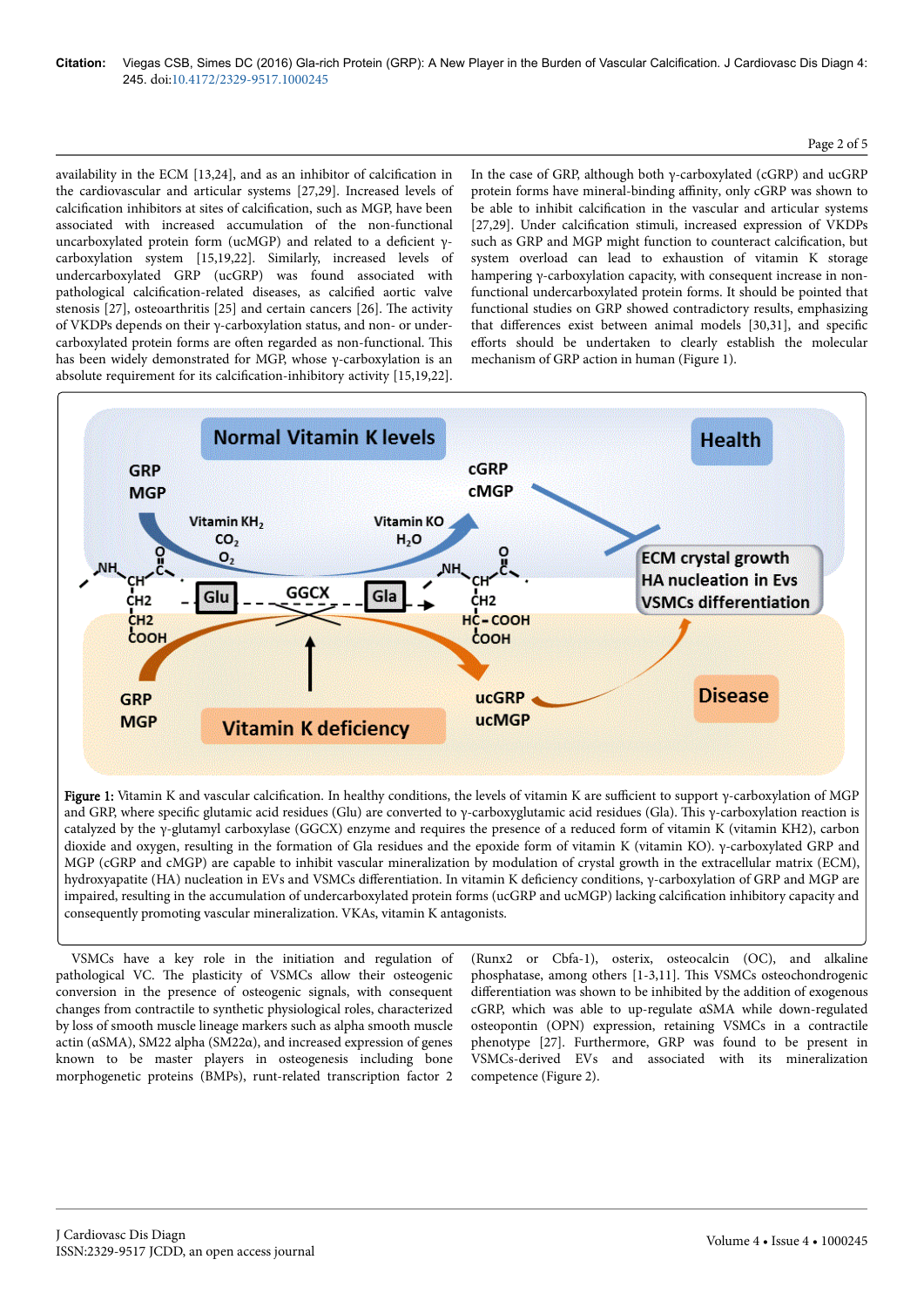# Page 3 of 5



Figure 2: Proposed mechanism for vascular calcification. Under physiological conditions VSMCs maintain a contractile phenotype by the expression of contractile apparatus proteins (αSM-22, αSMA), production of mineralization inhibitors (MGP, GRP), uptake of fetuin-A and release of extracellular vesicles (EVs) loaded with mineralization inhibitors. Under calcification promoters conditions, such as uremia, inflammatory and oxidative stress, vitamin K deficiency, endothelial dysfunction, and aging, VSMCs down regulate the expression of contractile-associated genes and up-regulate the expression of several osteogenic markers (BMP-2, Runx2, OC, OPN) acquiring a synthetic phenotype. These events culminate on the osteochondrogenic differentiation of VSMCs and the release of calcifying EVs, characterized by a decreased cargo of mineralization inhibitors and hydroxyapatite nucleation crystals. Increased bone-associated proteins and the deposition of calcifying competent EVs ultimately leads to extracellular matrix mineralization and degradation, and increased cell apoptosis. Ex: exosomes, MVs, matrix vesicles, AB, apoptotic bodies, ECM, extracelular matrix.

It is known that vascular calcification is a process that can be initiated with the deposition in the ECM of BCP-containing EVs derived from VSMCs, forming a nidus for calcification in a process similar to bone mineralization [4-6]. Under normal conditions, VSMCs-derived EVs do not calcify due to their loading with mineralization inhibitors. Calcifying EVs with increased calcium loading are known to have decreased MGP, fetuin-A, and more recently also shown to be depleted of GRP. Нis supports the theory that loss of mineralization inhibitors to block mineral nucleation is crucial to increase EVs mineralization competence capable of accelerating ECM calcification. Interestingly, GRP was found to be part of an MGP-fetuin-A protein complex at sites of valvular calcification [27]. Although the presence of a similar protein complex within EVs is still unknown, the association of these three proteins, with high calcification-inhibitory capacity, might represent a powerful antimineralization system. Нe notion that EVs-mediated mineralization occurring in pathological and physiological processes share many similarities, and that EVs content can regulate mineralization, has fostered an increased attention to the role of EVs in the field of ectopic mineralization of connective tissues. Нe unique features of these secreted membrane-enclosed vesicles, containing functional proteins and RNA species with the capacity of transfer cargo to other cells, is currently changing our view of intercellular communication mechanisms, with possible implications for disease progression [5,32,33]. Нeir potentialities as a novel source of disease biomarkers and drug-delivery systems applied to cardiovascular calcification might represent an exciting new therapeutic approach. However, important questions mostly related to the biogenesis, assemblage and secretion regulatory mechanisms, and to the EVs capacity of affecting

neighboring or distant target cells and ECM, are still to be resolved in the cardiovascular calcification field. Atherosclerosis is an example of the complex interplay between multicellular-derived EVs affecting atherosclerotic plaques. Нese EVs are heterogeneous in size and mineral content, and may originate from VSMCs, endothelial cells, or leukocytes (e.g. macrophages, lymphocytes and granulocytes) [34]. It was recently shown that CD36 mediate the effect of diverse sources of EVs in endothelial cells, and to be required for foam cells formation with a preponderant role in atherosclerosis [35,36]. Considering a possible CD36-EVs mediated pathway, it is likely that the contribution to atherosclerosis of additional cell-derived EVs, including circulating-EVs, is still to be uncovered. Macrophages were shown to release calcifying-EVs loaded with mineralization-related factors capable of accelerate ECM calcification [37]. It is currently accepted that in calcification-related chronic inflammatory diseases, such as atherosclerosis, calcification and inflammation are involved in a complex interplay with several crosstalk factors in a positive feed-back loop that drives disease progression. Activated macrophages produce soluble factors that promote osteochondrogenic differentiation of VSMCs [38-39] and release calcifying EVs that might directly contribute to mineral deposition [37]. Also, micro-calcifications have been proposed to be involved in macrophage recruitment in early stages of atherosclerosis [40], and BCP crystals reported to stimulate macrophages to produce pro-inflammatory cytokines affecting VSMCs differentiation [41]. GRP was recently shown to be involved in the crosstalk between inflammation and calcification of articular tissues in osteoarthritis, acting as an anti-inflammatory agent [29]. In addition to VSMCs and valvular interstitial cells, GRP was found accumulated in foam cells at atheromatous areas of calcified aortic valves [27]. Further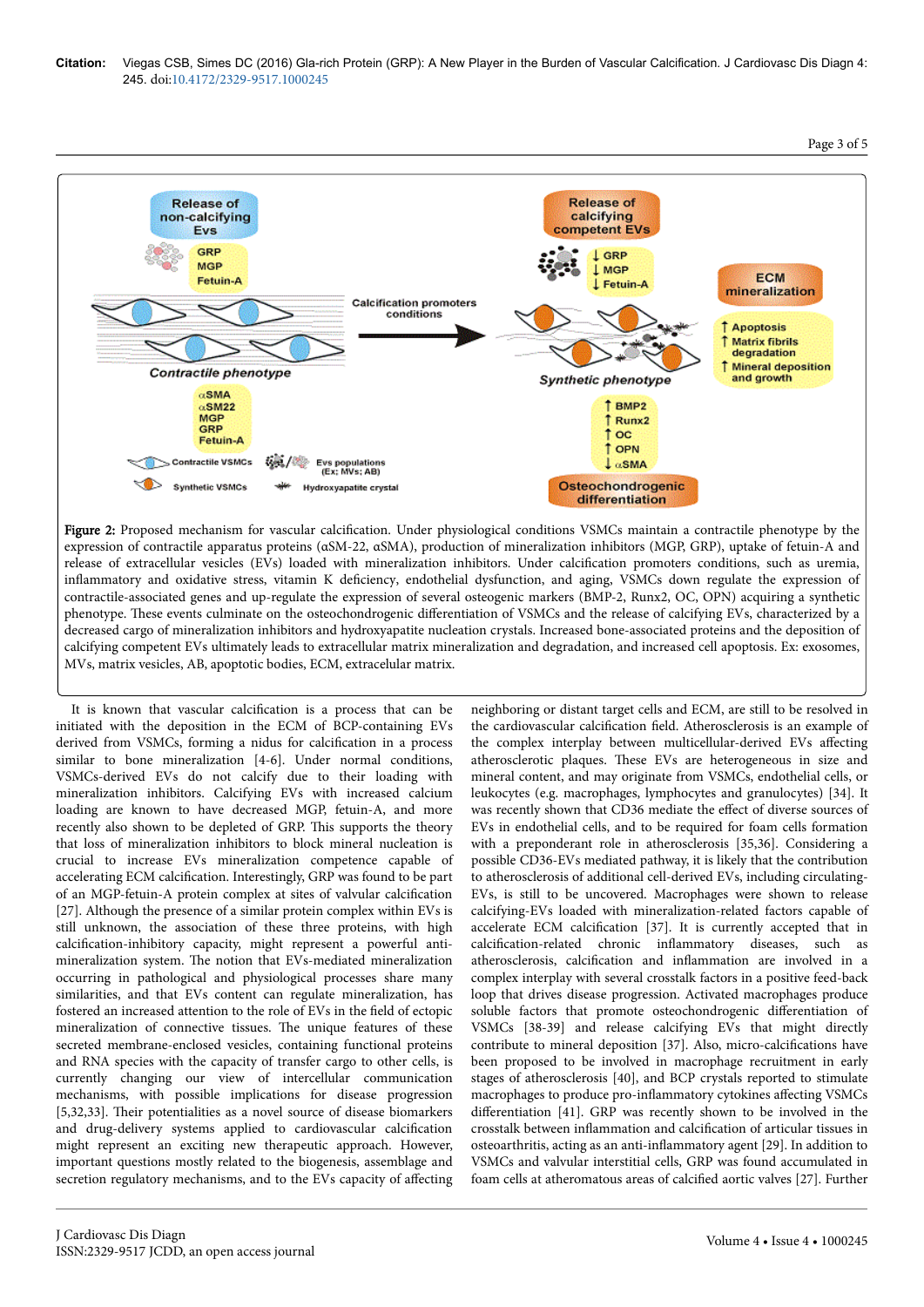highlights on the role of GRP in calcification and inflammation processes, its involvement with inflammatory cells, and its regulation in EVs loading are warranted, and might become highly relevant to increase our current knowledge on the pathophysiological mechanisms of cardiovascular calcification and possible therapeutical approaches.

# **Conclusion**

Although many questions are still open concerning its molecular mechanisms of action, GRP has been demonstrated as a key factor involved in cardiovascular calcification, representing a potential therapeutic target for the inhibition of vascular calcification by functional modulation through vitamin K. Simultaneously, this information reinforces the notion that special care should be given to the clinical use of anticoagulant coumarin-derived drugs for prevention and long term treatment of thromboembolic disorders, since they act as vitamin K antagonists, interfering with MGP and GRP functionality and representing an important drawback for this therapy.

## **Acknowledgements**

This work was funded by projects PTDC/SAU-ORG/117266/2010 and PTDC/BIM-MEC/1168/2012, and also through project UID/ Multi/04326/2013, all from the Portuguese Science and Technology Foundation (FCT). CSB Viegas was the recipient of the FCT fellowship SFRH/BPD/70277/2010.

# **References**

- 1. [Demer LL, Tintut Y \(2013\) Vascular](http://www.ncbi.nlm.nih.gov/pubmed/?term=Vascular+calcification%3A+pathobiology+of+a+multifaceted+disease) calcification: pathobiology of a [multifaceted disease. Circulation 117: 2938-2948.](http://www.ncbi.nlm.nih.gov/pubmed/?term=Vascular+calcification%3A+pathobiology+of+a+multifaceted+disease)
- 2. [Paloian NJ, Giachelli CM \(2014\) A current understanding of vascular](http://www.ncbi.nlm.nih.gov/pubmed/25143458) calcification [in CKD. Am J Physiol Renal Physiol 307: F891-900.](http://www.ncbi.nlm.nih.gov/pubmed/25143458)
- 3. [Sage AP, Tintut Y, Demer LL \(2010\) Regulatory mechanisms in vascular](http://www.ncbi.nlm.nih.gov/pubmed/20664518) calcification. [Nat Rev Cardiol 7: 528-536.](http://www.ncbi.nlm.nih.gov/pubmed/20664518)
- 4. [Kapustin AN, Chatrou ML, Drozdov I, Zheng Y, Davidson SM, et al.](http://www.ncbi.nlm.nih.gov/pubmed/?term=Vascular+smooth+muscle+cell+calcification+is+mediated+by+regulated+exosome+secretion) [\(2015\) Vascular smooth muscle cell](http://www.ncbi.nlm.nih.gov/pubmed/?term=Vascular+smooth+muscle+cell+calcification+is+mediated+by+regulated+exosome+secretion) calcification is mediated by regulated [exosome secretion. Circ Res 116: 1312-1323.](http://www.ncbi.nlm.nih.gov/pubmed/?term=Vascular+smooth+muscle+cell+calcification+is+mediated+by+regulated+exosome+secretion)
- 5. [New SE, Aikawa E \(2013\) Role of extracellular vesicles in de novo](http://www.ncbi.nlm.nih.gov/pubmed/?term=Role+of+extracellular+vesicles+in+de+novo+mineralization%3A+an+additional+novel+mechanism+of+cardiovascular+calcification) [mineralization: an additional novel mechanism of cardiovascular](http://www.ncbi.nlm.nih.gov/pubmed/?term=Role+of+extracellular+vesicles+in+de+novo+mineralization%3A+an+additional+novel+mechanism+of+cardiovascular+calcification) calcification. Arterioscler Нromb [Vasc Biol 33: 1753-1758.](http://www.ncbi.nlm.nih.gov/pubmed/?term=Role+of+extracellular+vesicles+in+de+novo+mineralization%3A+an+additional+novel+mechanism+of+cardiovascular+calcification)
- 6. [Cui L, Houston DA, Farquharson C, MacRae VE \(2016\) Characterisation](http://www.ncbi.nlm.nih.gov/pubmed/27072517) [of matrix vesicles in skeletal and](http://www.ncbi.nlm.nih.gov/pubmed/27072517) soft tissue mineralisation. Bone 87: [147-158.](http://www.ncbi.nlm.nih.gov/pubmed/27072517)
- 7. [Doherty TM, Asotra K, Fitzpatrick LA, Qiao JH, Wilkin DJ, et al. \(2003\)](http://www.ncbi.nlm.nih.gov/pubmed/14500910) Calcification [in atherosclerosis: bone biology and chronic](http://www.ncbi.nlm.nih.gov/pubmed/14500910) inflammation [at the arterial crossroads. Proc Natl Acad Sci USA 100: 11201-11206.](http://www.ncbi.nlm.nih.gov/pubmed/14500910)
- 8. [Aikawa E, Nahrendorf M, Figueiredo JL, Swirski FK, Shtatland T, et al.](http://www.ncbi.nlm.nih.gov/pubmed/?term=Osteogenesis+associates+with+inflammation+in+early-stage+atherosclerosis+evaluated+by+molecular+imaging+invivo) [\(2007\) Osteogenesis associates with](http://www.ncbi.nlm.nih.gov/pubmed/?term=Osteogenesis+associates+with+inflammation+in+early-stage+atherosclerosis+evaluated+by+molecular+imaging+invivo) inflammation in early-stage [atherosclerosis evaluated by molecular imaging invivo. Circulation 116:](http://www.ncbi.nlm.nih.gov/pubmed/?term=Osteogenesis+associates+with+inflammation+in+early-stage+atherosclerosis+evaluated+by+molecular+imaging+invivo) [2841-2850.](http://www.ncbi.nlm.nih.gov/pubmed/?term=Osteogenesis+associates+with+inflammation+in+early-stage+atherosclerosis+evaluated+by+molecular+imaging+invivo)
- 9. [Jahnen-Dechent W, Heiss A, Schäfer C, Ketteler M \(2011\) fetuin-A](http://www.ncbi.nlm.nih.gov/pubmed/21659653) regulation of calcified [matrix metabolism. Circ Res 108: 1494-1509.](http://www.ncbi.nlm.nih.gov/pubmed/21659653)
- 10. [Schinke T, Karsenty G \(2000\) Vascular](http://www.ncbi.nlm.nih.gov/pubmed/10978374) calcification--a passive process in [need of inhibitors. Nephrol Dial Transplant 15: 1272-1274.](http://www.ncbi.nlm.nih.gov/pubmed/10978374)
- 11. [Wallin R, Wajih N, Greenwood GT, Sane DC \(2001\) Arterial](http://www.ncbi.nlm.nih.gov/pubmed/11410932) calcification: [a review of mechanisms, animal models, and the prospects for therapy.](http://www.ncbi.nlm.nih.gov/pubmed/11410932) [Med Res Rev 21: 274-301.](http://www.ncbi.nlm.nih.gov/pubmed/11410932)
- 12. [Tsang HG, Rashdan NA, Whitelaw CB, Corcoran BM, Summers KM, et](http://www.ncbi.nlm.nih.gov/pubmed/26914991) [al. \(2016\) Large animal models of cardiovascular disease. Cell Biochem](http://www.ncbi.nlm.nih.gov/pubmed/26914991) [Funct 34: 113-132.](http://www.ncbi.nlm.nih.gov/pubmed/26914991)
- 13. [Viegas CS, Simes DC, Laizé V, Williamson MK, Price PA, et al. \(2008\)](http://www.ncbi.nlm.nih.gov/pubmed/18836183) [Gla-rich protein \(GRP\), a new vitamin K-dependent protein](http://www.ncbi.nlm.nih.gov/pubmed/18836183) identified

[from sturgeon cartilage and highly conserved in vertebrates. J Biol Chem](http://www.ncbi.nlm.nih.gov/pubmed/18836183) [283: 36655-36664.](http://www.ncbi.nlm.nih.gov/pubmed/18836183)

- 14. Tie JK, Stafford [DW \(2016\) Structural and functional insights into](http://www.ncbi.nlm.nih.gov/pubmed/26663892) [enzymes of the vitamin K cycle. J](http://www.ncbi.nlm.nih.gov/pubmed/26663892) Нromb Haemost 14: 236-247.
- 15. [Willems BA, Vermeer C, Reutelingsperger CP, Schurgers LJ \(2014\)](http://www.ncbi.nlm.nih.gov/pubmed/24668744) Нe [realm of vitamin K dependent proteins:](http://www.ncbi.nlm.nih.gov/pubmed/24668744) shifting from coagulation toward calcification. [Mol Nutr Food Res 58: 1620-1635.](http://www.ncbi.nlm.nih.gov/pubmed/24668744)
- 16. [Cranenburg EC, Schurgers LJ, Vermeer C \(2007\) Vitamin K: the](http://www.ncbi.nlm.nih.gov/pubmed/17598002) [coagulation vitamin that became omnipotent.](http://www.ncbi.nlm.nih.gov/pubmed/17598002) Нromb Haemost 98: [120-125.](http://www.ncbi.nlm.nih.gov/pubmed/17598002)
- 17. [van Gorp RH, Schurgers LJ \(2015\) New Insights into the Pros and Cons](http://www.ncbi.nlm.nih.gov/pubmed/26593943) [of the Clinical Use of Vitamin K Antagonists \(VKAs\) Versus Direct Oral](http://www.ncbi.nlm.nih.gov/pubmed/26593943) [Anticoagulants \(DOACs\). Nutrients 7: 9538-9557.](http://www.ncbi.nlm.nih.gov/pubmed/26593943)
- 18. [Price PA, Faus SA, Williamson MK \(1998\) Warfarin causes rapid](http://www.ncbi.nlm.nih.gov/pubmed/9743228) calcification [of the elastic lamellae in rat arteries and heart valves.](http://www.ncbi.nlm.nih.gov/pubmed/9743228) Arterioscler Нromb [Vasc Biol 18: 1400-1407.](http://www.ncbi.nlm.nih.gov/pubmed/9743228)
- 19. [Schurgers LJ, Spronk HM, Soute BA,](http://www.ncbi.nlm.nih.gov/pubmed/17138823) Schiffers PM, DeMey JG, et al. [\(2007\) Regression of warfarin-induced medial elastocalcinosis by high](http://www.ncbi.nlm.nih.gov/pubmed/17138823) [intake of vitamin K in rats. Blood 109: 2823-2831.](http://www.ncbi.nlm.nih.gov/pubmed/17138823)
- 20. [Krüger T, Oelenberg S, Kaesler N, Schurgers LJ, van de Sandt AM, et al.](http://www.ncbi.nlm.nih.gov/pubmed/?term=Warfarin+induces+cardiovascular+damage+in+mice) [\(2013\) Warfarin induces cardiovascular damage in mice. Arterioscler](http://www.ncbi.nlm.nih.gov/pubmed/?term=Warfarin+induces+cardiovascular+damage+in+mice) Thromb [Vasc Biol 33: 2618-2624.](http://www.ncbi.nlm.nih.gov/pubmed/?term=Warfarin+induces+cardiovascular+damage+in+mice)
- 21. [Luo G, Ducy P, McKee MD, Pinero GJ, Loyer E, et al. \(1997\) Spontaneous](http://www.ncbi.nlm.nih.gov/pubmed/9052783) calcification [of arteries and cartilage in mice lacking matrix GLA protein.](http://www.ncbi.nlm.nih.gov/pubmed/9052783) [Nature 386: 78-81.](http://www.ncbi.nlm.nih.gov/pubmed/9052783)
- 22. [Schurgers LJ, Uitto J, Reutelingsperger CP \(2013\) Vitamin K-dependent](http://www.ncbi.nlm.nih.gov/pubmed/23375872) [carboxylation of matrix Gla-protein: a crucial switch to control ectopic](http://www.ncbi.nlm.nih.gov/pubmed/23375872) [mineralization. Trends Mol Med 19: 217-226.](http://www.ncbi.nlm.nih.gov/pubmed/23375872)
- 23. [Munroe PB, Olgunturk RO, Fryns JP, Van Maldergem L, Ziereisen F, et al.](http://www.ncbi.nlm.nih.gov/pubmed/9916809) [\(1999\) Mutations in the gene encoding the human matrix Gla protein](http://www.ncbi.nlm.nih.gov/pubmed/9916809) [cause Keutel syndrome. Nat Genet 21: 142-144.](http://www.ncbi.nlm.nih.gov/pubmed/9916809)
- 24. [Viegas CSB, Cavaco S, Neves PL, Ferreira A, João A, et al. \(2009\) Gla-rich](http://www.ncbi.nlm.nih.gov/pubmed/?term=Gla-rich+protein+%28GRP%29+is+a+novel+vitamin+K+dependent+protein+present+in+serum+and+accumulated+at+sites+of+pathological+calcifications) [protein \(GRP\) is a novel vitamin K dependent protein present in serum](http://www.ncbi.nlm.nih.gov/pubmed/?term=Gla-rich+protein+%28GRP%29+is+a+novel+vitamin+K+dependent+protein+present+in+serum+and+accumulated+at+sites+of+pathological+calcifications) [and accumulated at sites of pathological](http://www.ncbi.nlm.nih.gov/pubmed/?term=Gla-rich+protein+%28GRP%29+is+a+novel+vitamin+K+dependent+protein+present+in+serum+and+accumulated+at+sites+of+pathological+calcifications) calcifications. Am J Pathol 175: [2288-2298.](http://www.ncbi.nlm.nih.gov/pubmed/?term=Gla-rich+protein+%28GRP%29+is+a+novel+vitamin+K+dependent+protein+present+in+serum+and+accumulated+at+sites+of+pathological+calcifications)
- 25. [Rafael MS, Cavaco S, Viegas CSB, Santos S, Ramos A, et al. \(2014\)](http://www.ncbi.nlm.nih.gov/pubmed/?term=Insights+into+the+association+of+Gla-rich+protein+and+osteoarthritis%2C+novel+splice+variants+and+%CE%B3-carboxylation+status) [Insights into the association of Gla-rich protein and osteoarthritis, novel](http://www.ncbi.nlm.nih.gov/pubmed/?term=Insights+into+the+association+of+Gla-rich+protein+and+osteoarthritis%2C+novel+splice+variants+and+%CE%B3-carboxylation+status) [splice variants and γ-carboxylation status. Mol Nutr Food Res 58:](http://www.ncbi.nlm.nih.gov/pubmed/?term=Insights+into+the+association+of+Gla-rich+protein+and+osteoarthritis%2C+novel+splice+variants+and+%CE%B3-carboxylation+status) [1636-1646.](http://www.ncbi.nlm.nih.gov/pubmed/?term=Insights+into+the+association+of+Gla-rich+protein+and+osteoarthritis%2C+novel+splice+variants+and+%CE%B3-carboxylation+status)
- 26. [Viegas CS, Herfs M, Rafael MS, Enriquez JL, Teixeira A, et al. \(2014\) Gla](http://www.ncbi.nlm.nih.gov/pubmed/24949434)[rich protein is a potential new vitamin K target in cancer: evidences for a](http://www.ncbi.nlm.nih.gov/pubmed/24949434) [direct GRP-mineral interaction. Biomed Res Int 2014: 340216.](http://www.ncbi.nlm.nih.gov/pubmed/24949434)
- 27. [Viegas CSB, Rafael M, Enriquez JL, Teixeira A, Vitorino R, et al. \(2015\)](http://www.ncbi.nlm.nih.gov/pubmed/?term=Gla-rich+protein+%28GRP%29+acts+as+a+calcification+inhibitor+in+the+human+cardiovascular+system) [Gla-rich protein \(GRP\) acts as a](http://www.ncbi.nlm.nih.gov/pubmed/?term=Gla-rich+protein+%28GRP%29+acts+as+a+calcification+inhibitor+in+the+human+cardiovascular+system) calcification inhibitor in the human [cardiovascular system. Arterioscler](http://www.ncbi.nlm.nih.gov/pubmed/?term=Gla-rich+protein+%28GRP%29+acts+as+a+calcification+inhibitor+in+the+human+cardiovascular+system) Нromb Vasc Biol 35: 399-408.
- 28. [Surmann-Schmitt C, Dietz U, Kireva T, Adam N, Park J, et al. \(2008\)](http://www.ncbi.nlm.nih.gov/pubmed/18156182) Ucma, a novel secreted cartilage-specific [protein with implications in](http://www.ncbi.nlm.nih.gov/pubmed/18156182) [osteogenesis. J Biol Chem 283: 7082-7093.](http://www.ncbi.nlm.nih.gov/pubmed/18156182)
- 29. [Cavaco S, Viegas CS, Rafael MS, Ramos A, , et al. \(2016\) Gla-rich protein](http://www.ncbi.nlm.nih.gov/pubmed/26337479) [is involved in the cross-talk between](http://www.ncbi.nlm.nih.gov/pubmed/26337479) calcification and inflammation in [osteoarthritis. Cell Mol Life Sci 73: 1051-1065.](http://www.ncbi.nlm.nih.gov/pubmed/26337479)
- 30. [Eitzinger N, Surmann-Schmitt C, Bosl M, Schett G, Engelke K, et al.](http://www.ncbi.nlm.nih.gov/pubmed/22155508) [\(2012\) Ucma is not necessary for normal development of the mouse](http://www.ncbi.nlm.nih.gov/pubmed/22155508) [skeleton. Bone 50: 670-680.](http://www.ncbi.nlm.nih.gov/pubmed/22155508)
- 31. [Neacsu CD, Grosch M, Tejada M, Winterpacht A, Paulsson M, et al.](http://www.ncbi.nlm.nih.gov/pubmed/?term=Ucmaa+%28Grp-2%29+is+required+for+zebrafish+skeletal+development.+Evidence+for+a+functional+role+of+its+glutamate+%CE%B3-carboxylation) [\(2011\) Ucmaa \(Grp-2\) is required for](http://www.ncbi.nlm.nih.gov/pubmed/?term=Ucmaa+%28Grp-2%29+is+required+for+zebrafish+skeletal+development.+Evidence+for+a+functional+role+of+its+glutamate+%CE%B3-carboxylation) zebrafish skeletal development. [Evidence for a functional role of its glutamate γ-carboxylation. Matrix](http://www.ncbi.nlm.nih.gov/pubmed/?term=Ucmaa+%28Grp-2%29+is+required+for+zebrafish+skeletal+development.+Evidence+for+a+functional+role+of+its+glutamate+%CE%B3-carboxylation) [Biol 30: 369-378.](http://www.ncbi.nlm.nih.gov/pubmed/?term=Ucmaa+%28Grp-2%29+is+required+for+zebrafish+skeletal+development.+Evidence+for+a+functional+role+of+its+glutamate+%CE%B3-carboxylation)
- 32. [Kapustin AN, Shanahan CM \(2016\) Emerging roles for vascular smooth](http://www.ncbi.nlm.nih.gov/pubmed/26864864) muscle cell exosomes in calcification [and coagulation. J Physiol 594:](http://www.ncbi.nlm.nih.gov/pubmed/26864864) [2905-2914.](http://www.ncbi.nlm.nih.gov/pubmed/26864864)
- 33. [Krohn JB, Hutcheson JD, Martinez-Martinez E, Aikawa E \(2016\)](http://www.ncbi.nlm.nih.gov/pubmed/?term=Extracellular+vesicles+in+cardiovascular+calcification%3A+expanding+current+paradigms) [Extracellular vesicles in cardiovascular](http://www.ncbi.nlm.nih.gov/pubmed/?term=Extracellular+vesicles+in+cardiovascular+calcification%3A+expanding+current+paradigms) calcification: expanding current [paradigms. J Physiol 594: 2895-2903.](http://www.ncbi.nlm.nih.gov/pubmed/?term=Extracellular+vesicles+in+cardiovascular+calcification%3A+expanding+current+paradigms)

Page 4 of 5